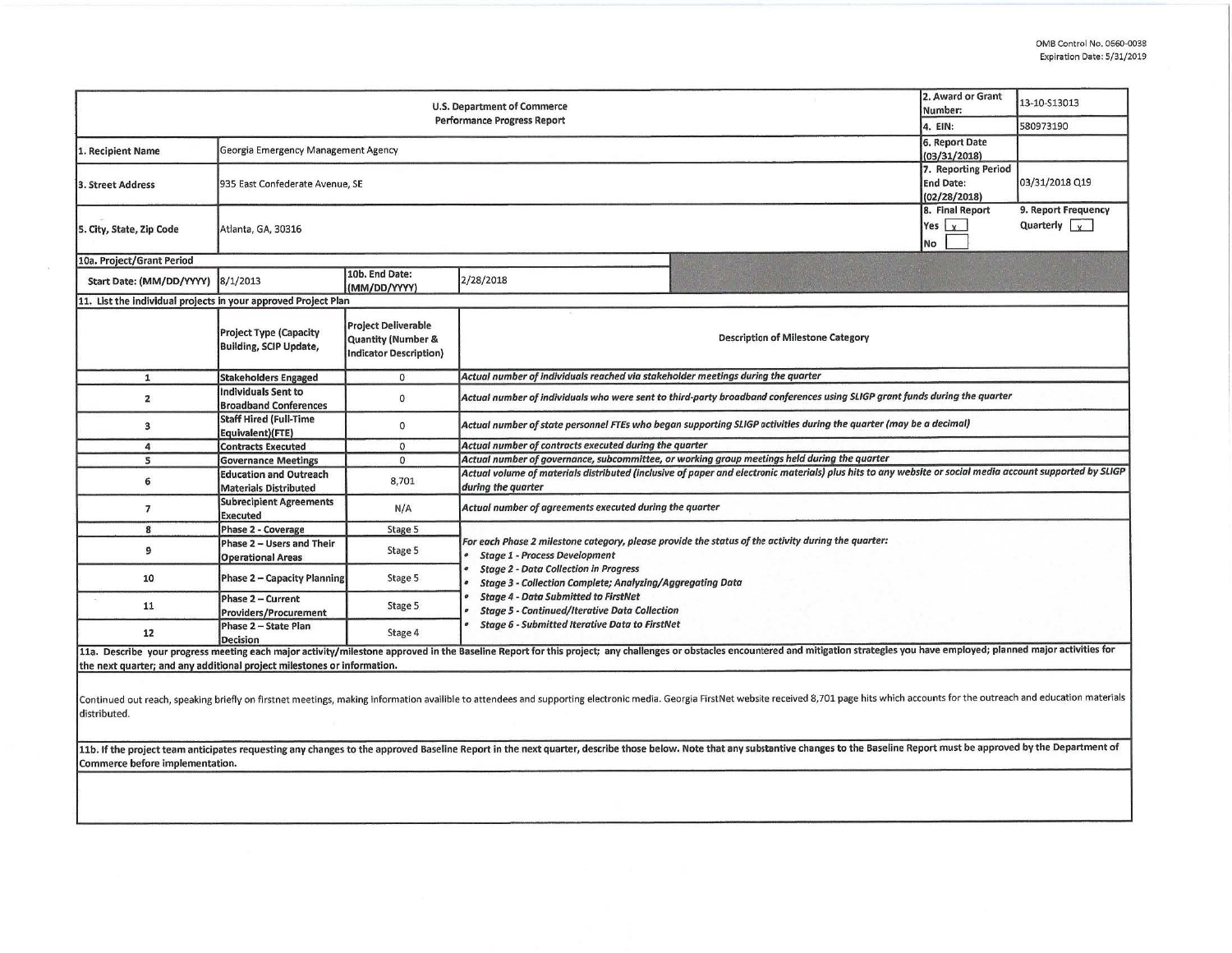| 11c. Provide any other information that would be useful to NTIA as it assesses this project's progress.                                                    |                                              |                      |                                                 |                      |                               |                   |                 |                                                |                                          |
|------------------------------------------------------------------------------------------------------------------------------------------------------------|----------------------------------------------|----------------------|-------------------------------------------------|----------------------|-------------------------------|-------------------|-----------------|------------------------------------------------|------------------------------------------|
| Pace of outreach remains measured based on information garnered from FirstNet.                                                                             |                                              |                      |                                                 |                      |                               |                   |                 |                                                |                                          |
| 11d. Describe any success stories or best practices you have identified. Please be as specific as possible.                                                |                                              |                      |                                                 |                      |                               |                   |                 |                                                |                                          |
| 12. Personnel                                                                                                                                              |                                              |                      |                                                 |                      |                               |                   |                 |                                                |                                          |
| 12a. If the project is not fully staffed, describe how any lack of staffing may impact the project's time line and when the project will be fully staffed. |                                              |                      |                                                 |                      |                               |                   |                 |                                                |                                          |
|                                                                                                                                                            |                                              |                      |                                                 |                      |                               |                   |                 |                                                |                                          |
| 12b. Staffing Table - Please include all staff that have contributed time to the project. Please do not remove individuals from this table.                |                                              |                      |                                                 |                      |                               |                   |                 |                                                |                                          |
| <b>Job Title</b>                                                                                                                                           | FTE%                                         |                      | Project (s) Assigned                            |                      |                               |                   |                 | Change                                         |                                          |
| Project Coordinator                                                                                                                                        | 0.5                                          |                      | position is existing                            |                      |                               |                   |                 | Not Charged - Quarer 19                        |                                          |
| SWIC (911 Director)                                                                                                                                        | 0.15                                         |                      | position is existing                            |                      |                               |                   |                 | <b>Continued Work</b>                          |                                          |
| Chief of Special Projects                                                                                                                                  | 0.4                                          |                      | position is existing                            |                      |                               |                   |                 |                                                | Not Charged - Quarer 19                  |
| Asst Director of Homeland Security                                                                                                                         | 0.1                                          |                      | position is existing                            |                      |                               |                   |                 |                                                | <b>Continued Work</b>                    |
| Compliance Officer                                                                                                                                         | 0.15                                         |                      | position is existing                            |                      |                               |                   |                 |                                                | Not Charged - Quarer 19                  |
| <b>Grants Specialist</b>                                                                                                                                   | 0.05                                         |                      | position is existing                            |                      |                               |                   |                 |                                                | <b>Continued Work</b>                    |
| <b>Financial Ops Specialist</b>                                                                                                                            | 0.05                                         |                      | position is existing                            |                      |                               |                   |                 |                                                | <b>Continued Work</b>                    |
| Dir of Operations                                                                                                                                          | 0.01                                         |                      | Not Charged - Quarer 19<br>position is existing |                      |                               |                   |                 |                                                |                                          |
| <b>SOC Director</b>                                                                                                                                        | 0.01                                         | position is existing |                                                 |                      |                               |                   |                 | <b>Continued Work</b>                          |                                          |
|                                                                                                                                                            |                                              |                      |                                                 |                      |                               |                   |                 |                                                |                                          |
| 13. Subcontracts (Vendors and/or Subrecipients)                                                                                                            |                                              |                      |                                                 |                      |                               |                   |                 |                                                |                                          |
| 13a. Subcontracts Table - Include all subcontractors. The totals from this table must equal the "Subcontracts Total" in Question 14f.                      |                                              |                      |                                                 |                      |                               |                   |                 |                                                |                                          |
| Name                                                                                                                                                       | <b>Subcontract Purpose</b>                   |                      | <b>Type</b><br>(Vendor/Subrec.)                 | RFP/RFQ Issued (Y/N) | Contract<br>Executed<br>(Y/N) | <b>Start Date</b> | <b>End Date</b> | <b>Total Federal Funds</b><br><b>Allocated</b> | <b>Total Matching Funds</b><br>Allocated |
| GTRI                                                                                                                                                       | Outreach, education meetings, facilitation   |                      | Vendor                                          | N/A                  | N/A                           | <b>TBD</b>        | <b>TBD</b>      | \$2,393,205.00                                 | \$0.00                                   |
| WhitePost                                                                                                                                                  | website development                          |                      | Vendor                                          | $\mathbf{V}$         | $\mathsf{v}$                  | 7/1/2014          | 11/30/2014      | \$6,075.00                                     | \$0.00                                   |
| Ga Tech Conference Center                                                                                                                                  | State Consultation Facilitation, room rental |                      | Vendor                                          | y                    | y                             | 7/21/2015         | 7/21/2015       | \$7,080.00                                     | \$0.00                                   |
|                                                                                                                                                            |                                              |                      |                                                 |                      |                               |                   |                 |                                                |                                          |
| 13b. Describe any challenges encountered with vendors and/or subrecipients.                                                                                |                                              |                      |                                                 |                      |                               |                   |                 |                                                |                                          |

 $\sim$